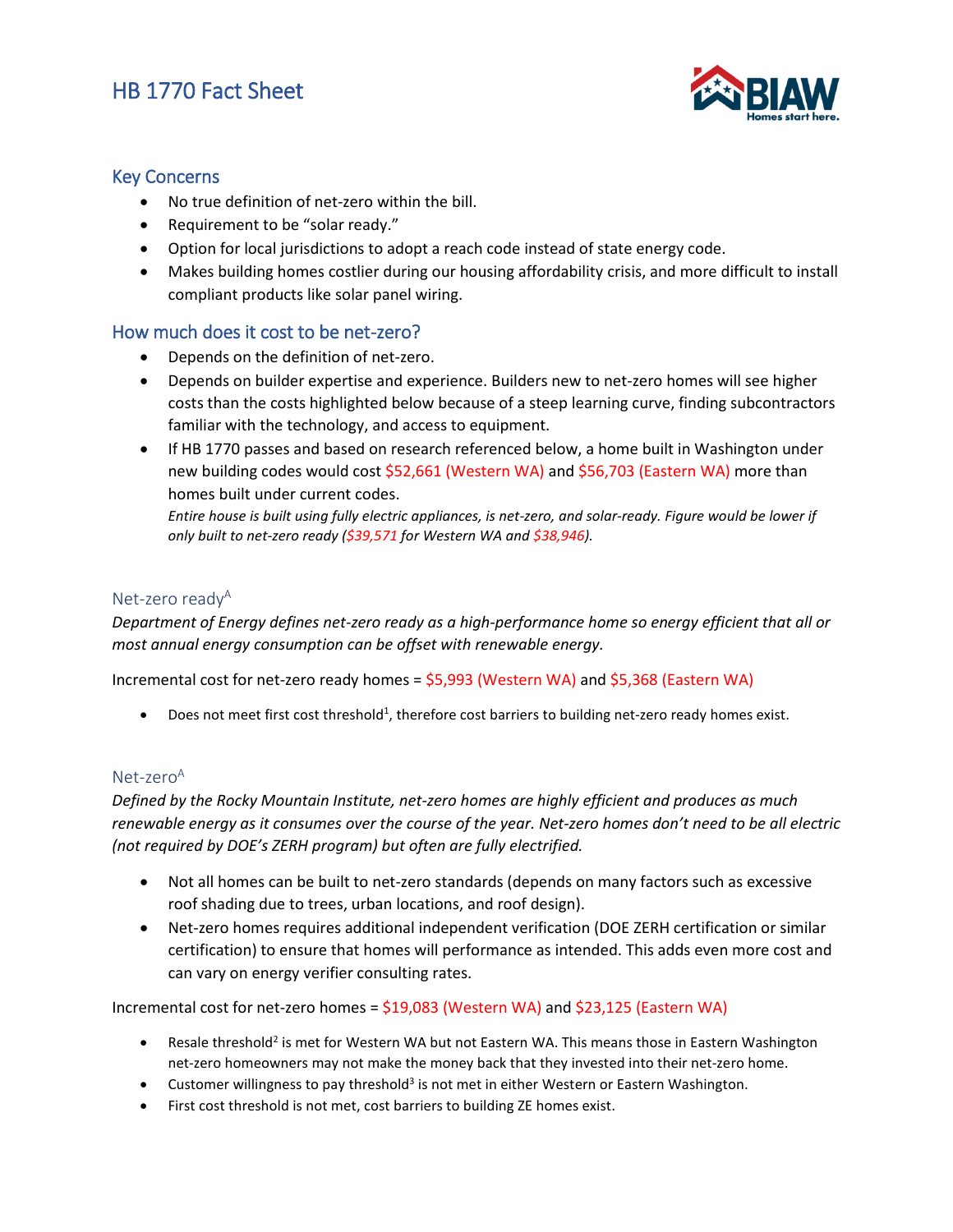# HB 1770 Fact Sheet



### Solar ready<sup>A</sup>

Incremental cost for net-zero homes with ITC (solar investment tax credit) = \$19,083

- Solar PV doesn't help with energy resilience currently because most grid-tied solar PV systems are designed to turn off during power outages.
- Upgrades exist for secure power supply investors, allowing solar PV systems to supply energy to net-zero homes during grid outages. The cost is approximately \$400. However, it only provides power when solar PV system is producing energy, and it can only supply a set amount of power. That means net-zero homes would be without power at night and wouldn't support 100% of energy use in the home.
- Combating this problem requires energy storage systems which range from  $$7,900 $14,600$ . This would represent an added cost to homeowners that choose to install this product.

#### Whole Home Electrification

- Constructing all electric homes will add \$14,495 onto the final sales price of a home.
	- o Costs include cold-climate heat pump, heat pump water heater, two EV charging circuits, a second electrical panel (required for a second EV circuit), and an induction cooktop (induction cookware is not included).
- Payback period for fully electric house is 44 to 60 years, compared to gas which is less than 10 years.
- Eastern Washington residents will have to purchase more expensive electric equipment that can withstand harsher winters and will have to pay \$650 more in utility bills per year compared to high-efficiency gas equipment.
- Retrofit cost of electrification for existing gas homes is approximately \$28,491.
	- $\circ$  Additional cost for induction cooktops (\$1,091-1,157), installation of electric vehicle charger circuit (\$1,266-1,343), and electrical service upgrade (upwards of \$20,000).
- The median life expectancy of most gas equipment tends to be longer than electric counterparts
	- $\triangleright$  Gas furnace (20 years) versus heat pump (15 years)
	- $\triangleright$  Tankless gas water heater (20 years) versus heat pump water heater (12 years)
	- $\triangleright$  Conventional gas and electric storage-type water heaters have about the same life expectancy (10-13 years)